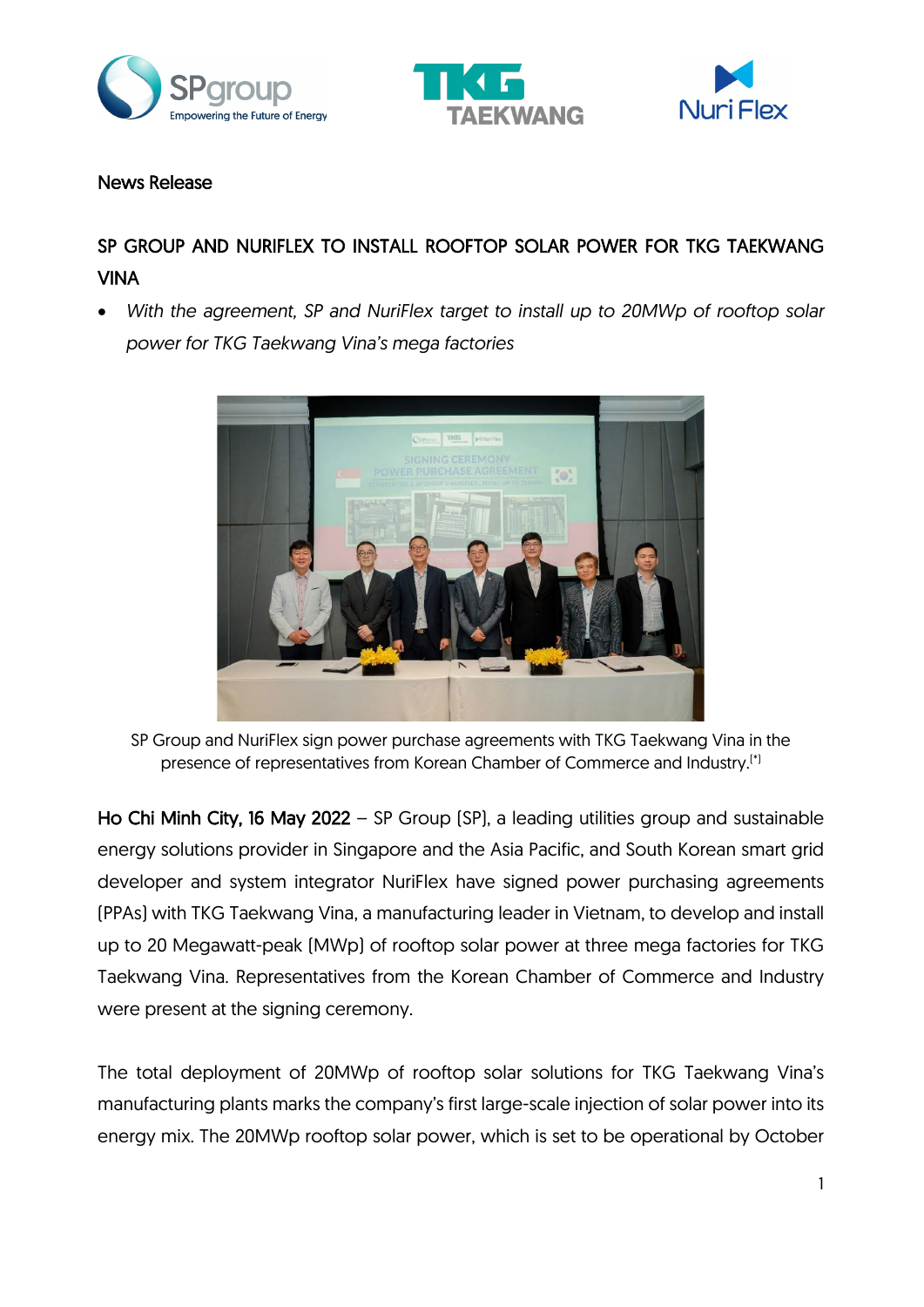





2022, is expected to deliver up to 28,000 Megawatt-hour (MWh) of electricity annually, providing more than 10 per cent of electricity for the three factories and offsetting more than 22,000 tons of carbon emission annually. In addition, TKG Taekwang Vina will receive all the Renewable Energy Credits such as GHG emission credits generated by the 20MWp rooftop solar system.

Mr. Brandon Chia, Managing Director, Sustainable Energy Solutions (Southeast Asia & Australia), SP Group, said, "The partnership with NuriFlex and TKG Taekwang Vina marks another milestone of SP Group in our commitment to empower the future of energy in Vietnam. We are honoured by the trust and support by TKG Taekwang Vina, NuriFlex and the Korean Chamber of Commerce and Industry and look forward to further collaborations to accelerate adoption of digital and sustainable energy solutions within the manufacturing community to jointly push for a greener supply chain for global products manufactured in Vietnam."

The partnership is aligned with SP's ambitions to leverage its capabilities in sustainable energy and digital solutions to create value-added solutions for its customers in Vietnam and solidify its position as the leading sustainable energy solutions player in Asia Pacific. It also supports Vietnam's green ambitions, which include doubling the country's existing wind and solar power generation capacity by 2030 and achieving carbon neutrality by 2050. In a recent visit to Vietnam, Group CEO of SP Group, Mr Stanley Huang reinforced SP's commitment to Vietnam by committing to invest SGD\$750 million (approximately USD540\$ million) towards sustainable energy projects in Vietnam by 2025.

(\*) Signing ceremony with (from left to right):

- Mr Kim Jin Young Chief Executive Officer of Nuriflex Vietnam
- Mr Kang Yun Seok Deputy General Director of TKG Taekwang Vina
- Mr Nam Jung Dae Chief Executive Officer of TKG Taekwang Vina
- Mr Kim Young Hwan Chairman of Korean Chamber of Commerce and Industry (KOCHAM) in Dong Nai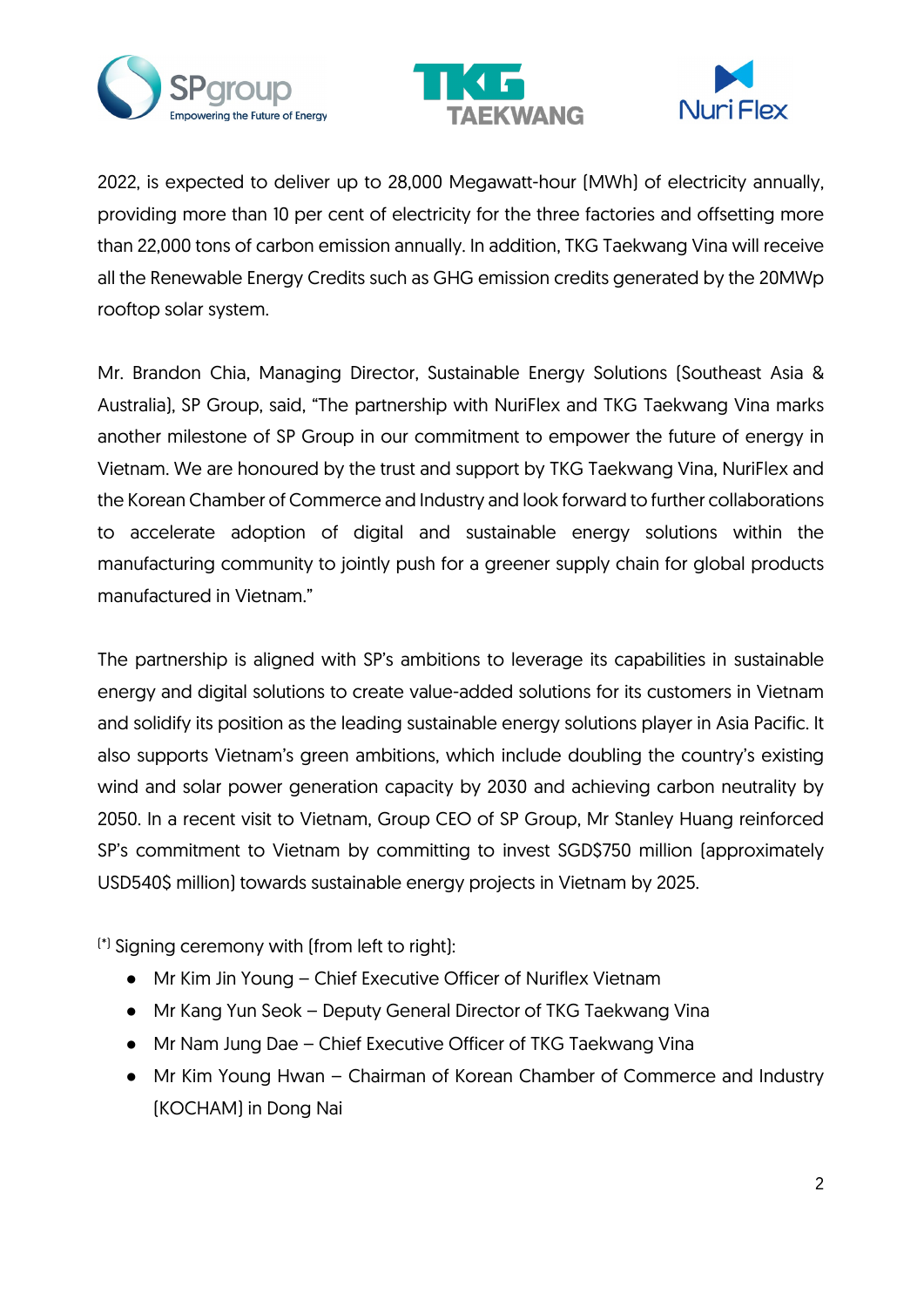





- Mr Brandon Chia Managing Director, Sustainable Energy Solutions (Southeast Asia & Australia), SP Group
- Mr Lee Yong Beom Vice Chairman of Korean Chamber of Commerce and Industry (KOCHAM) in Dong Nai
- Mr Thanh Phat Nguyen Managing Director of SP Energy Vietnam

- Ends -